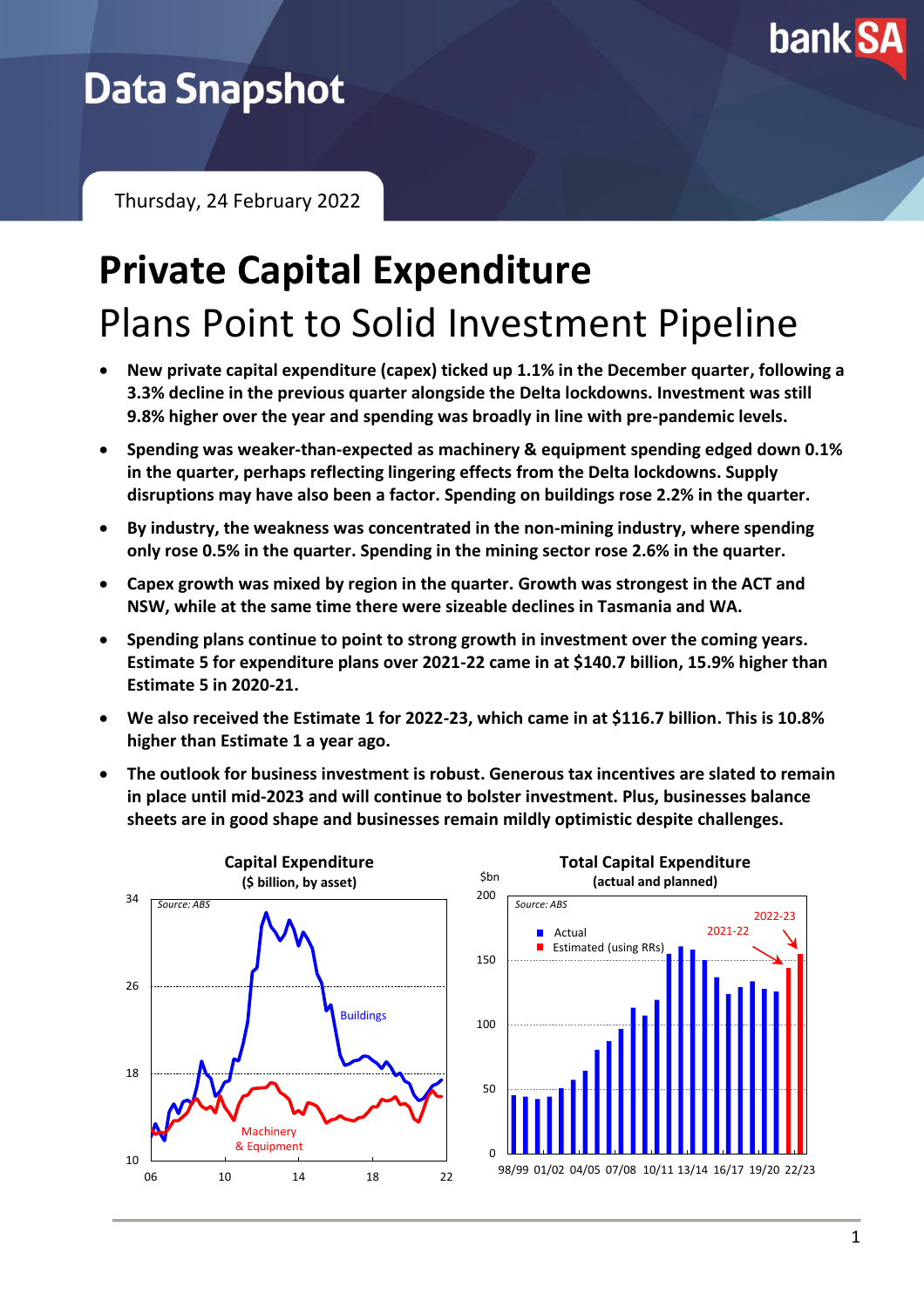#### **Actual Spending**

New private capital expenditure (capex) ticked up 1.1% in the December quarter, following a 3.3% decline in the previous quarter alongside the Delta lockdowns. The data are another piece in the puzzle ahead of the release of December quarter GDP next Wednesday.

Capex rose 1.1% in the quarter, falling short of market expectations of a 2.5% gain. Ahead of the Delta disruptions, investment was growing at a solid clip, alongside the buoyant mood amongst businesses. Accordingly, business investment was still 9.8% higher over the year to the December quarter. Spending was broadly in line with pre-pandemic levels, as at the December quarter of 2019.

#### - **Machinery & Equipment**

The weakness in spending was concentrated on machinery and equipment, which edged down 0.1% in the quarter, rather than rebounding. This perhaps reflects lingering effects from the Delta lockdowns. Supply disruptions may have also been a factor. Over the year, spending on machinery and equipment was still 8.4% higher, reflecting both the recovery following the lockdowns in 2020 and generous tax incentives, including temporary full expensing and temporary loss carry-back measures.

#### - **Buildings & Structures**

Meanwhile, spending on buildings and structures rose 2.2% in the quarter, to be 11.2% higher over the year, and above the pre-pandemic level. In addition, the data from the construction work done survey released yesterday also feed into GDP. The data on construction work showed that private infrastructure activity work fell 3.5% in the quarter, as the Delta lockdowns continued to weigh, particularly in Victoria.

All in all, these data suggest that business investment won't be a big contributor to the rebound in GDP growth expected in the December quarter.

### **By Industry**

By industry, the weakness was concentrated in the non-mining industry, where spending only rose 0.5% in the quarter. Investment in non-mining industries has been hit harder during the pandemic than the mining sector, which has been shielded by strong global demand for commodities. Indeed, spending in the mining sector rose 2.6% in the December quarter.

Turning to non-mining sectors, the weakest industries were professional, scientific & technical services; utilities; wholesale trade, transport; financial & insurance services; real estate and other services. Investment declined in the quarter across each of these sectors. At the other end of the spectrum, investment in education & training, accomodation & food services and administrative & support services grew by more than 10% in the quarter, partly reflecting the unwind of weakness in the September quarter.

In year-ended terms, non-mining investment was up 9.7% and mining investment was up 10.2%.

### **States and Territories**

Capex growth was mixed by region over the December quarter, as Delta lockdowns eased across several states and territories. Encouragingly, business investment is above pre-pandemic levels in most states and territories, apart from Victoria and Queensland.

In quarterly terms, growth was strongest in the ACT and NSW, where business investment jumped 12.0% and 5.6%, respectively. Spending also increased in Queensland (2.7%) and Victoria (0.9%). NSW, Victoria and the ACT all benefitted from easing restrictions after lengthy lockdowns. On the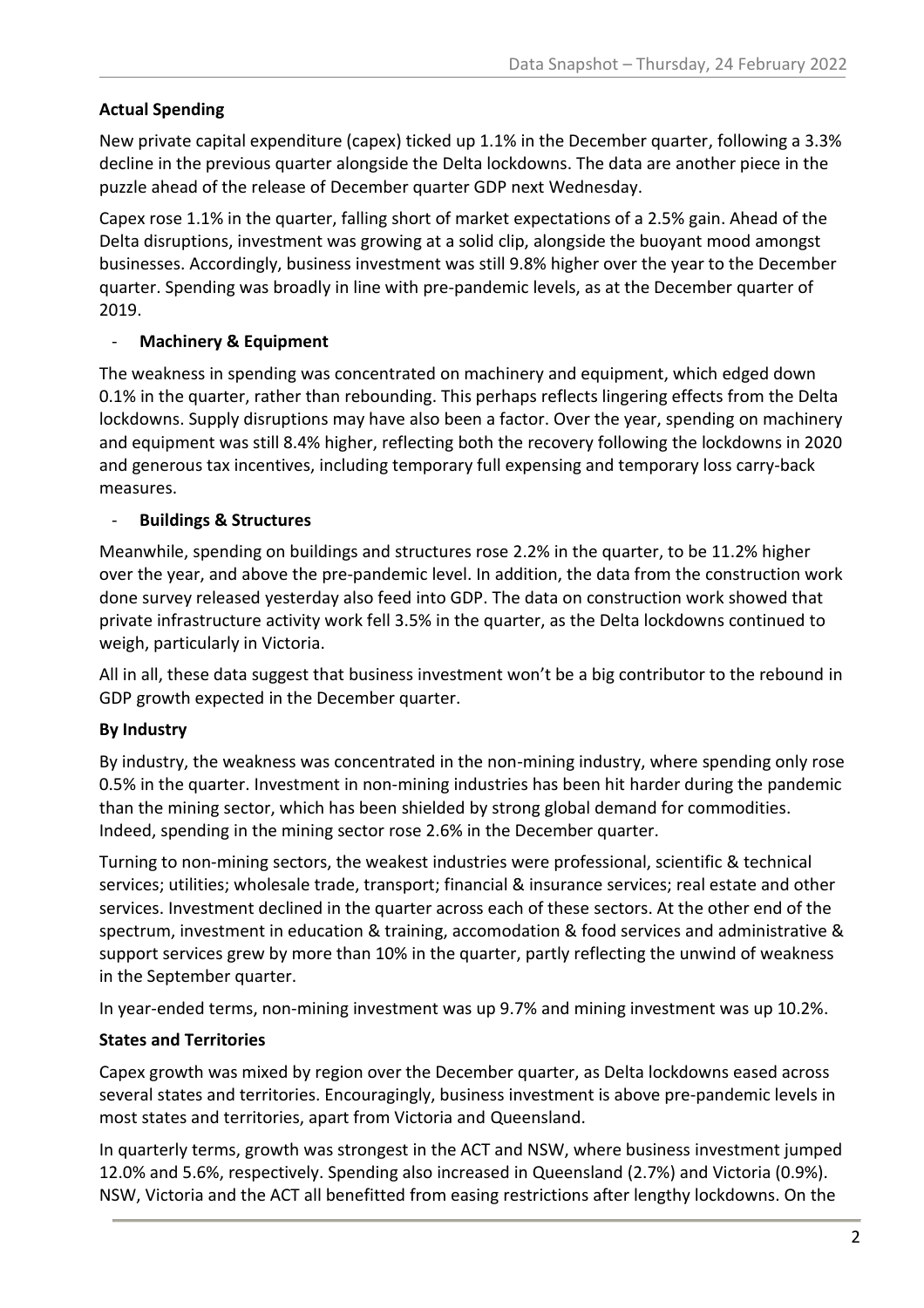other side of the ledger, spending fell from record highs in Tasmania (-9.8%) and SA (-1.8%), partially offsetting gains. Elsewhere, spending also fell in WA (-4.4), and the NT (-1.6%). Note, the change in spending in the smaller regions of Tasmania, the ACT and the NT tends to be volatile quarter to quarter.

In annual terms, spending increased across all states and territories for the first time since March 2006. Annual spending growth was strongest in the ACT (35.9%), Tasmania (30.7%) and SA (14.3%), while growth was also solid in Victoria (13.0%) and NSW (8.8%).



#### **Spending Plans**

Spending plans continue to point to strong growth in investment over the coming years.

Estimate 5 for expenditure plans over 2021-22 came in at \$140.7 billion. Estimates tend to increase through the year as companies add to their plans. What is more helpful in assessing the outlook for investment is the comparison with Estimate 5 for 2020-21. On this basis, Estimate 5 for 2021-22 was 15.9% higher than Estimate 5 in 2020-21. This is down a little from Estimate 4 on Estimate 4, which pointed to 19.6% growth in 2021-22. Nonetheless, it is a solid result.

We can also assess the strength of investment plans by adjusting the numbers by realisation ratios – which are calculated by considering how investment plan estimates have translated into actual investment spending over previous years. We calculate that Estimate 5 points to about a 13.7% increase in spending in 2021-22, which is broadly in line with our calculations for Estimate 4.

We also received the Estimate 1 for 2022-23, which came in at \$116.7 billion. This is 10.8% higher than Estimate 1 a year ago. This points to another year of strong growth in investment, consistent with our expectations. However, it is worth flagging that Estimate 1 and Estimate 2 can be unreliable estimates of actual spending.

### **Outlook**

Business investment rose off the back of the Delta lockdowns in the December quarter, although the uplift was a bit slower than anticipated. Regardless, we are still expecting solid GDP growth in the December quarter, around 2.8%, following a 1.9% contraction in the September quarter. This is expected to be led by the strong bounce in consumer spending.

Encouragingly, spending plans point to strong growth in investment over the next year or so. Generous tax incentives – namely temporary full expensing and loss carry-back measures – are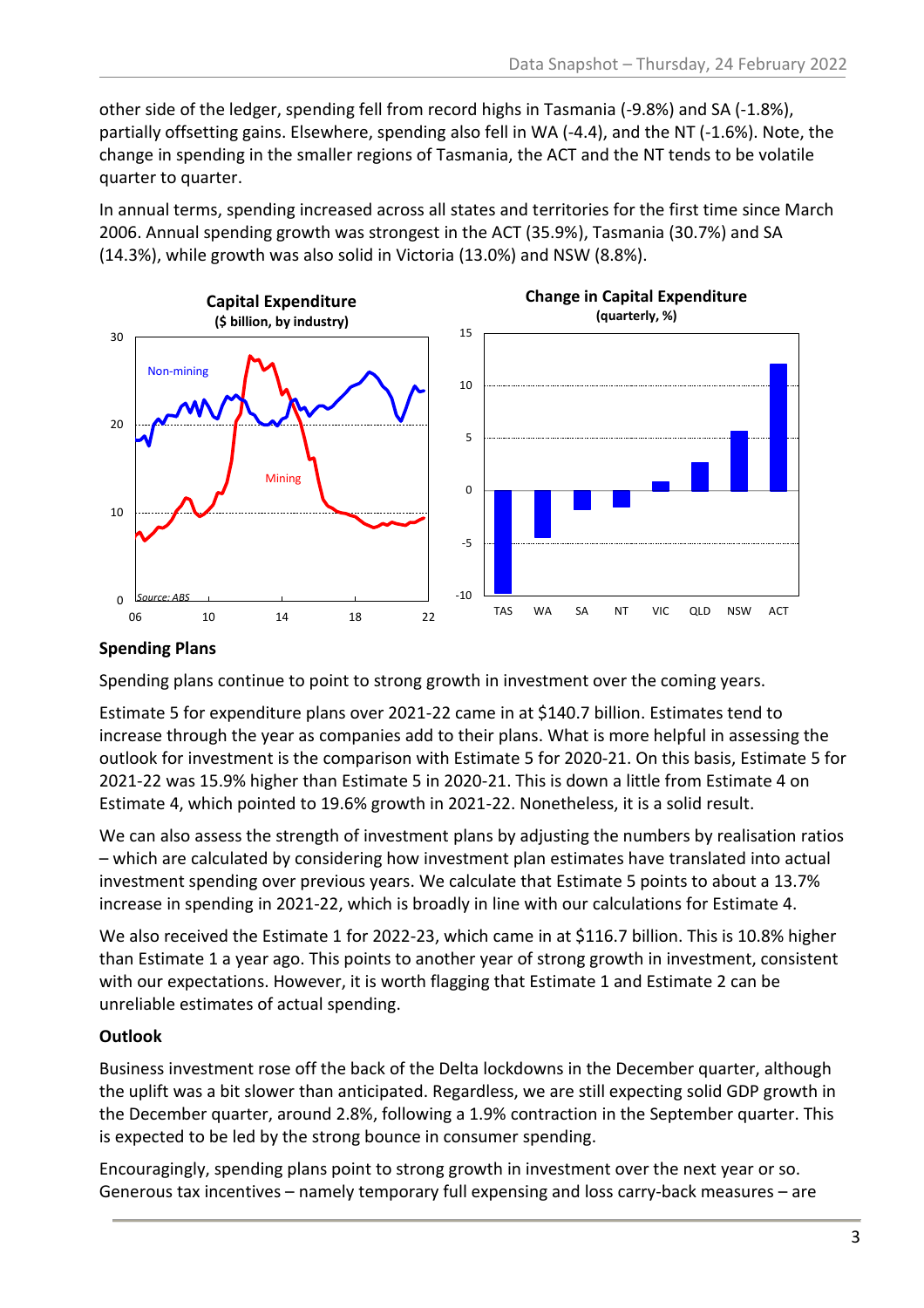slated to remain in place until mid-2023 and will continue to bolster investment. Businesses balance sheets are also in good shape.

Plus, business surveys and our liaison suggest that businesses are mildly optimistic. On one hand, staff shortages remain a challenge and businesses are eyeing growing price pressures and the prospect of rate hikes. But at the same time, strong underlying momentum in the economy will support revenues and the reopening of international borders will help to alleviate some staffing challenges.

Overall, looking past the short-term wobbles, the outlook for business investment remains robust.

**Matthew Bunny and Jameson Coombs** Ph: (02) 8254 0023